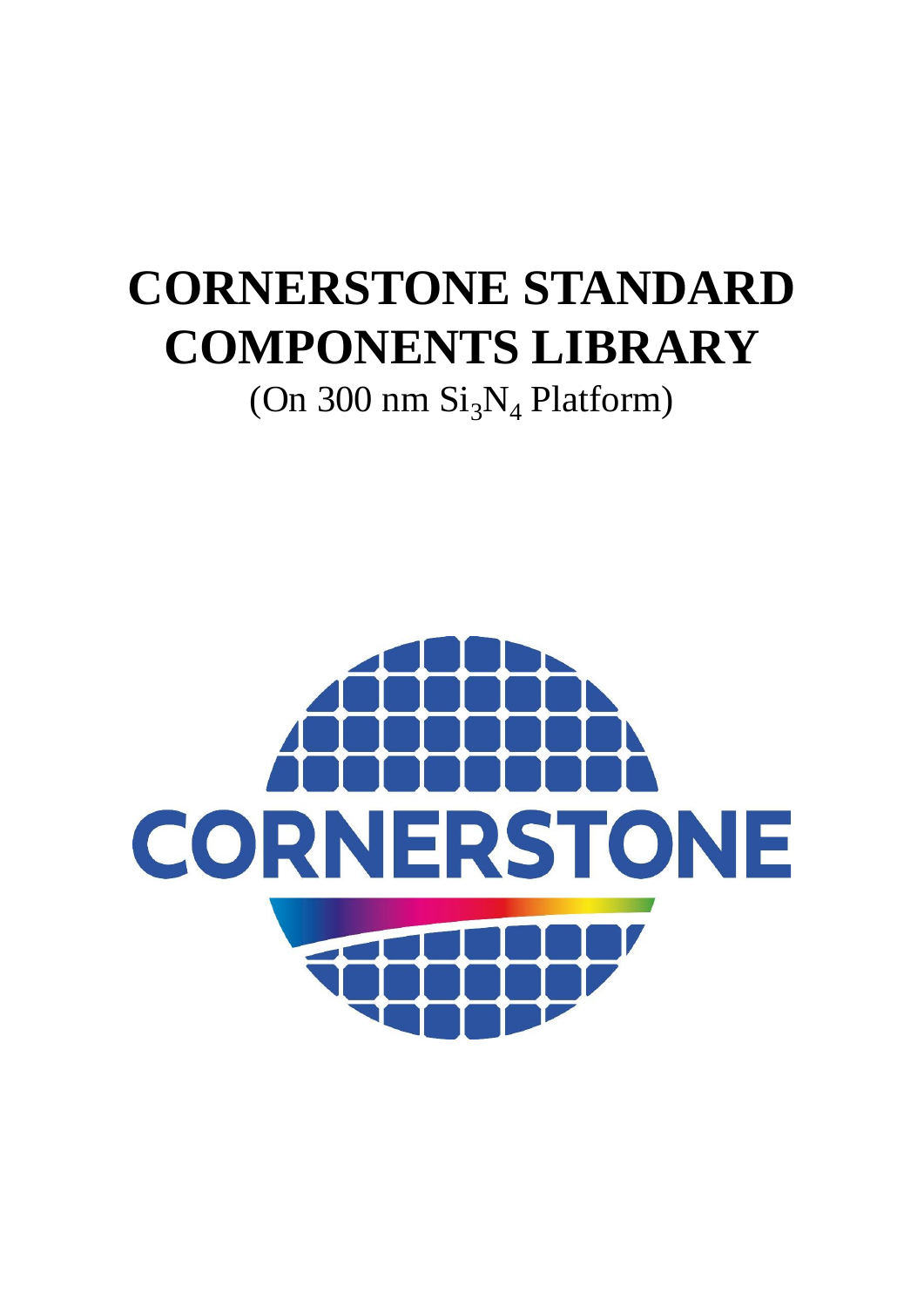



# **Preface**

In this document, we summarise the up-to-date designs and their measurement results of our CORNERSTONE standard components on SiN platforms, at the same time we are optimising the current designs, adding in new designs, and gathering more measurement results.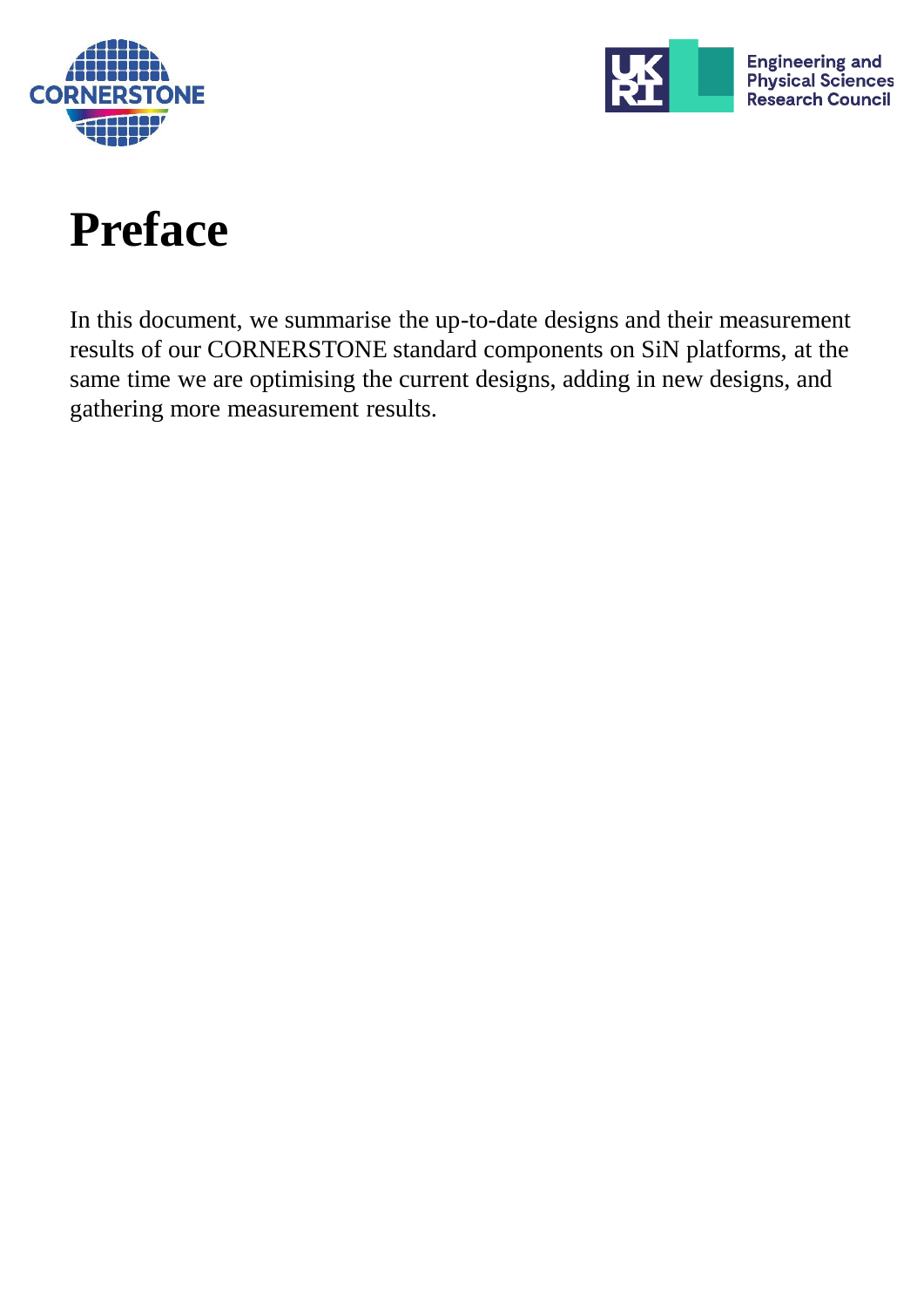



# **List of Contents**

#### ➢ **[SiN300nm\\_1550nm](#page-3-0)**

- **[SiN300nm\\_1550nm\\_TE\\_STRIP](#page-4-0)**
- [SiN300nm\\_1550nm\\_TE\\_STRIP\\_Grating\\_Coupler](#page-5-0)
- SiN300nm 1550nm TE STRIP 2x1 MMI
- SiN300nm 1550nm TE STRIP 2x2 MMI
- SiN300nm 1550nm TE STRIP 90 Degree Bend
- ➢ **[SiN300nm \\_1310nm](#page-9-0)**
- ➢ **[SiN300nm\\_1310nm\\_TE\\_STRIP](#page-10-0)**
- [SiN300nm\\_1310nm\\_TE\\_STRIP\\_Grating\\_Coupler](#page-11-0)
- [SiN300nm \\_1310nm\\_TE\\_STRIP\\_2x1\\_MMI](#page-12-0)
- [SiN300nm \\_1310nm\\_TE\\_STRIP\\_2x2\\_MMI](#page-13-0)
- SiN300nm 1310nm TE STRIP 90 Degree Bend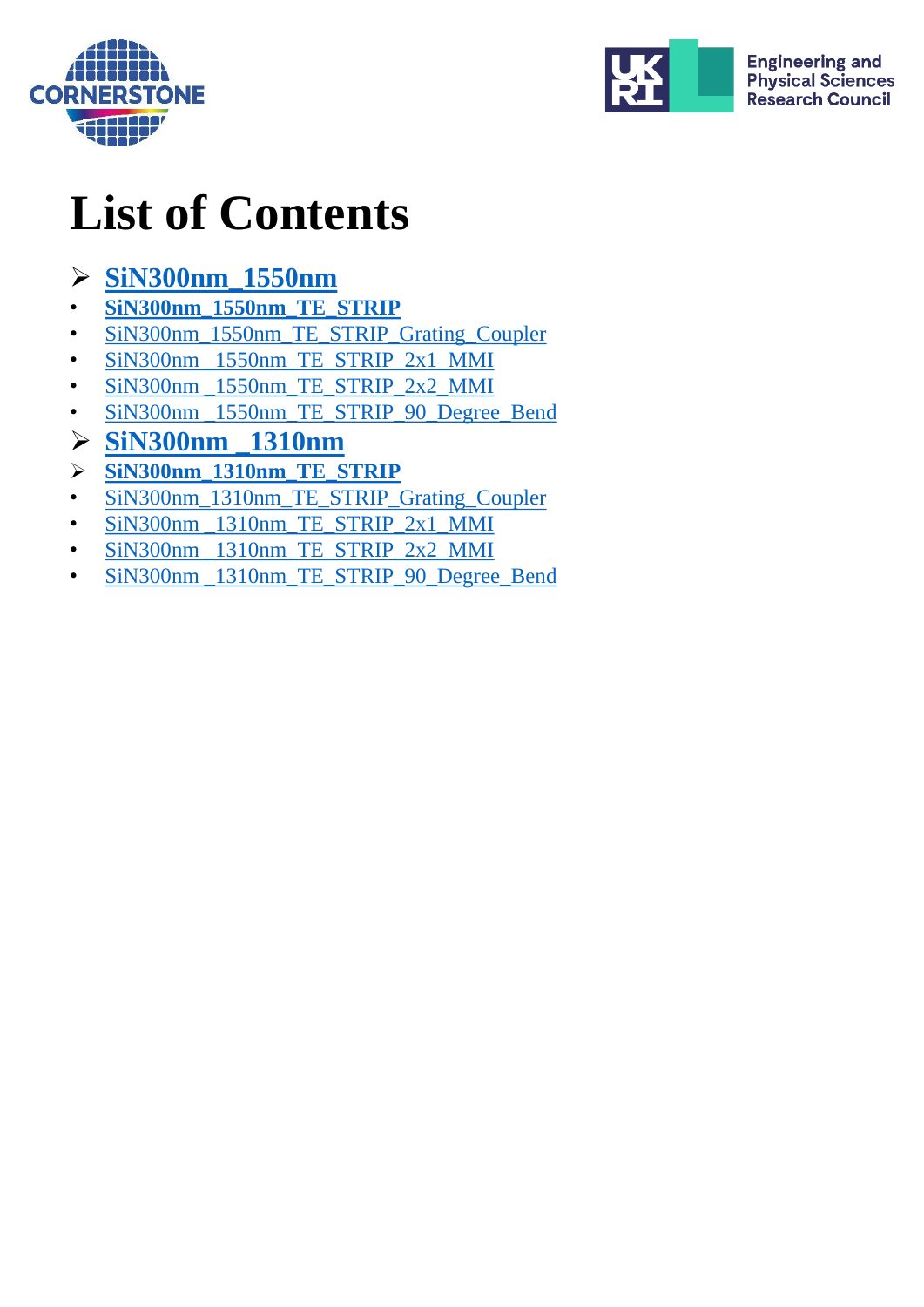<span id="page-3-0"></span>



- **Wavelength: 1550 nm**
- **Platform: 300 nm Si3N<sup>4</sup>**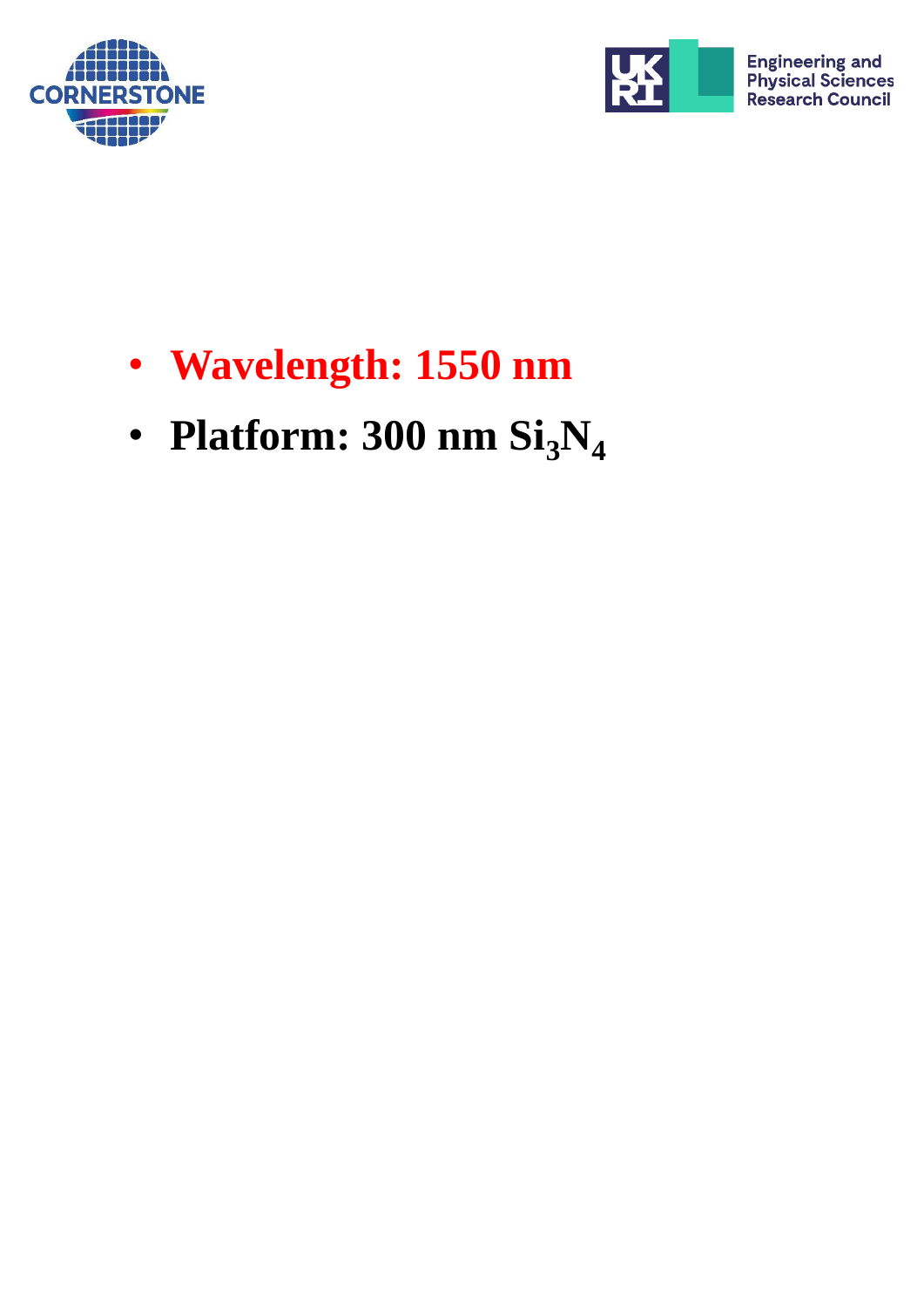<span id="page-4-0"></span>



- Wavelength: 1550 nm
- Platform:  $300 \text{ nm } \text{Si}_3\text{N}_4$

# • **STRIP**

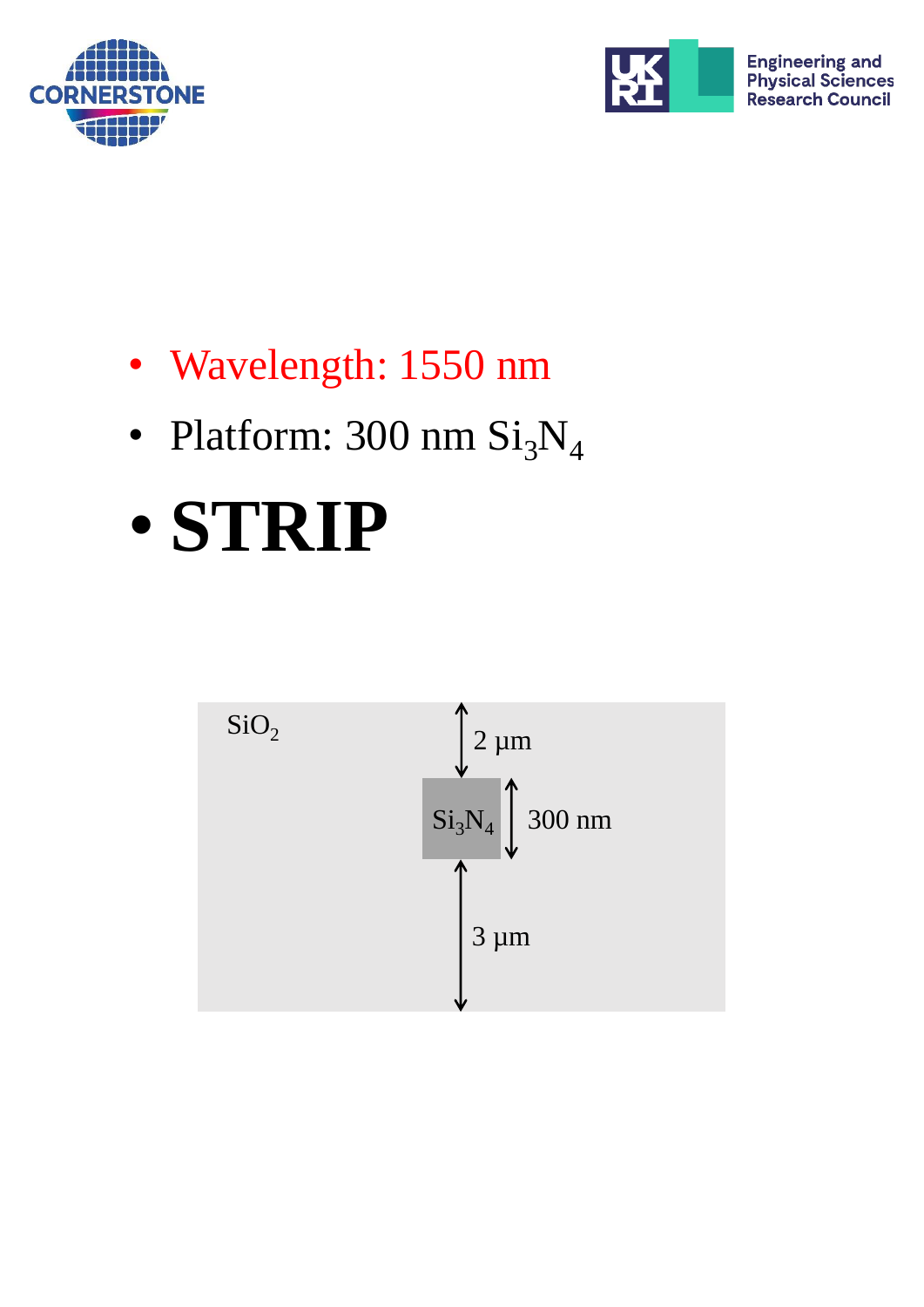<span id="page-5-0"></span>



### SiN300nm\_1550nm\_TE\_STRIP\_Grating\_Coupler

| <b>Platform:</b>      | 300 nm $Si3N4$                           |
|-----------------------|------------------------------------------|
| <b>Wavelength:</b>    | $1550$ nm                                |
| <b>Etching depth:</b> | $300 \text{ nm}$                         |
| <b>Polarization:</b>  | TE                                       |
| Cell name in GDS lib: | SiN300nm_1550nm_TE_STRIP_Grating_Coupler |



#### Fiber coupling angle: 19-20 degree

#### **Measured transmission spectrum**



Transmission measured on a test structure as below, which includes two gratings.

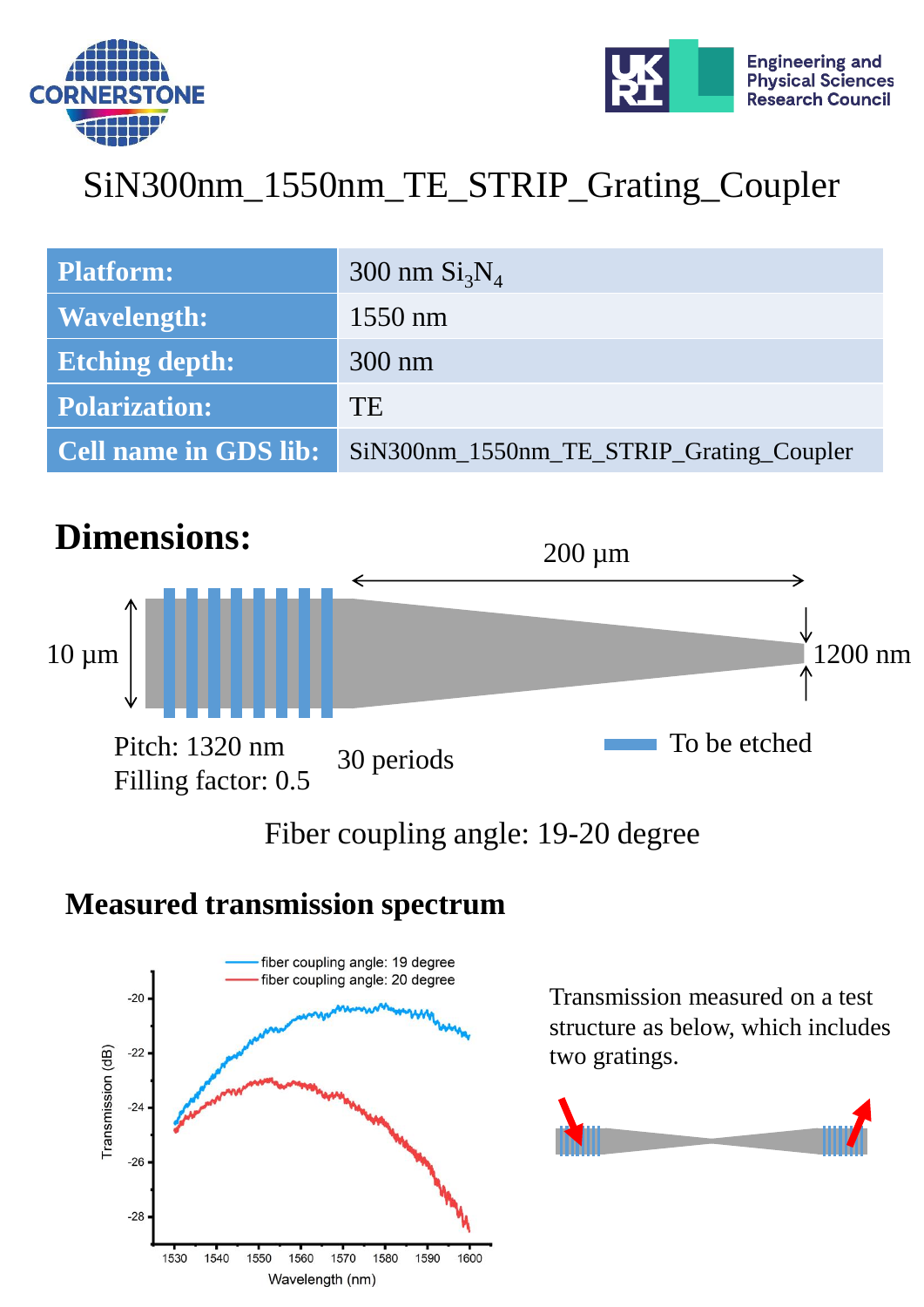<span id="page-6-0"></span>



## SiN300nm\_1550nm\_TE\_STRIP\_2x1\_MMI

| <b>Platform:</b>             | 300 nm $Si3N4$                   |
|------------------------------|----------------------------------|
| <b>Wavelength:</b>           | $1550$ nm                        |
| <b>Etching depth:</b>        | $300 \text{ nm}$                 |
| <b>Polarization:</b>         | TE                               |
| <b>Cell name in GDS lib:</b> | SiN300nm 1550nm TE STRIP 2x1 MMI |

#### **Dimensions:**



Transmission includes the measurement system loss, grating coupler loss and waveguide loss, as well as the measured device loss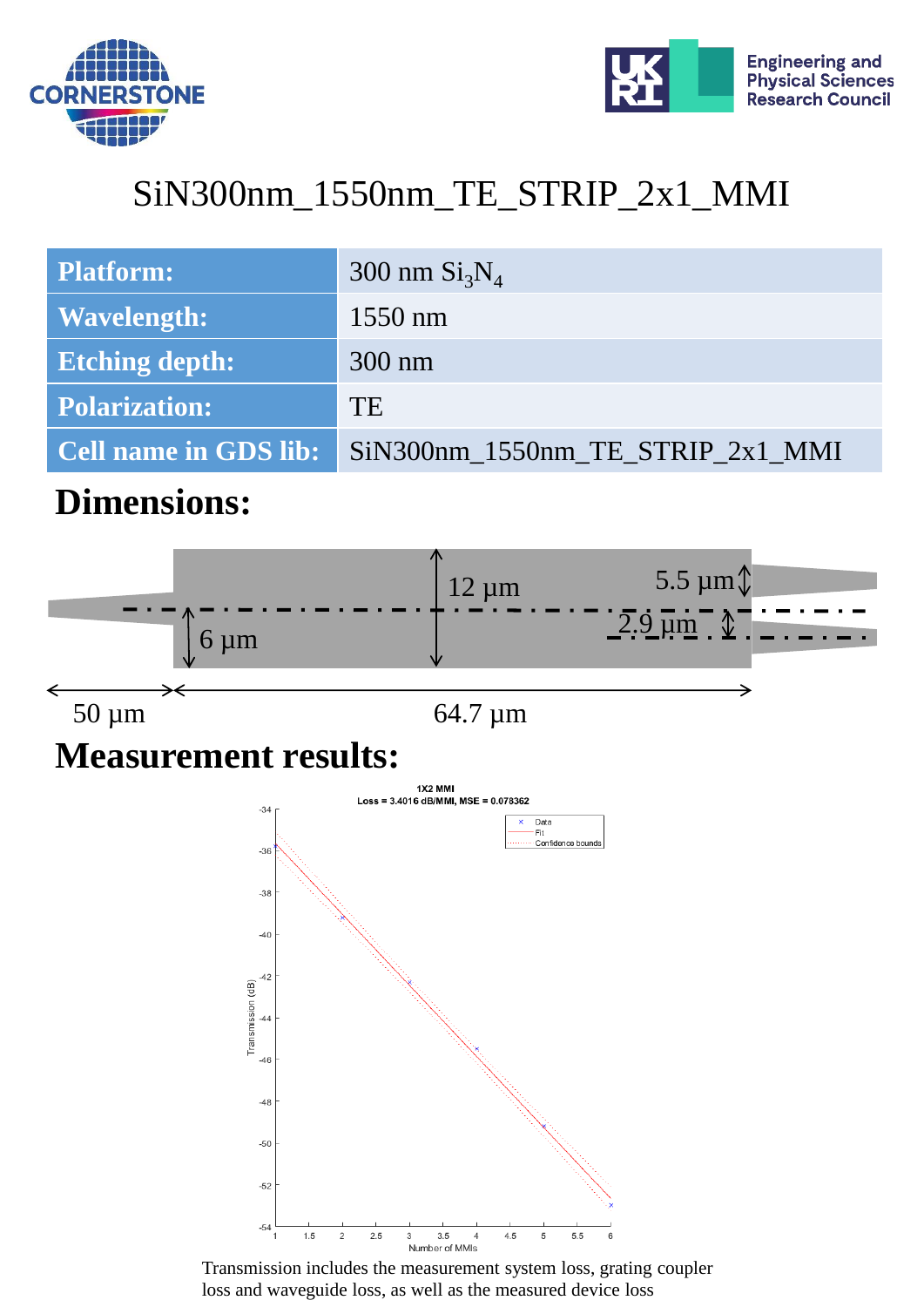<span id="page-7-0"></span>



## SiN300nm\_1550nm\_TE\_STRIP\_2x2\_MMI

| <b>Platform:</b>             | 300 nm $Si3N4$                   |
|------------------------------|----------------------------------|
| <b>Wavelength:</b>           | $1550$ nm                        |
| <b>Etching depth:</b>        | $300 \text{ nm}$                 |
| Polarization:                | <b>TE</b>                        |
| <b>Cell name in GDS lib:</b> | SiN300nm_1550nm_TE_STRIP_2x2_MMI |

#### **Dimensions:**

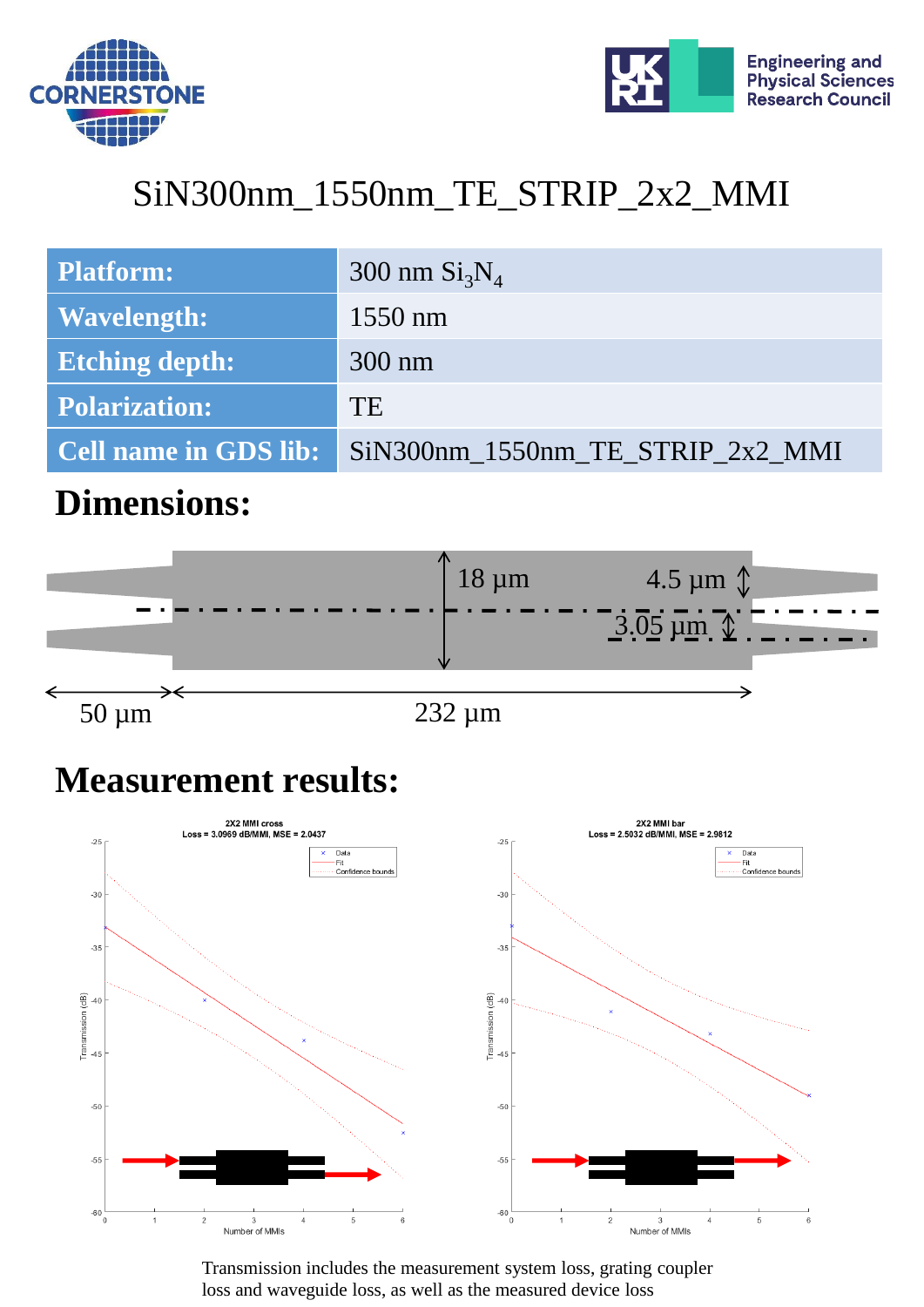<span id="page-8-0"></span>



## SiN300nm\_1550nm\_TE\_STRIP\_90\_Degree\_Bend

| <b>Platform:</b>             | 300 nm $Si3N4$                          |
|------------------------------|-----------------------------------------|
| <b>Wavelength:</b>           | $1550$ nm                               |
| <b>Etching depth:</b>        | $300 \text{ nm}$                        |
| <b>Polarization:</b>         | TE                                      |
| <b>Cell name in GDS lib:</b> | SiN300nm_1550nm_TE_STRIP_90_Degree_Bend |

(Suggested bend radius: 80 um)

#### **Measurement results:**

(per 90° bend)

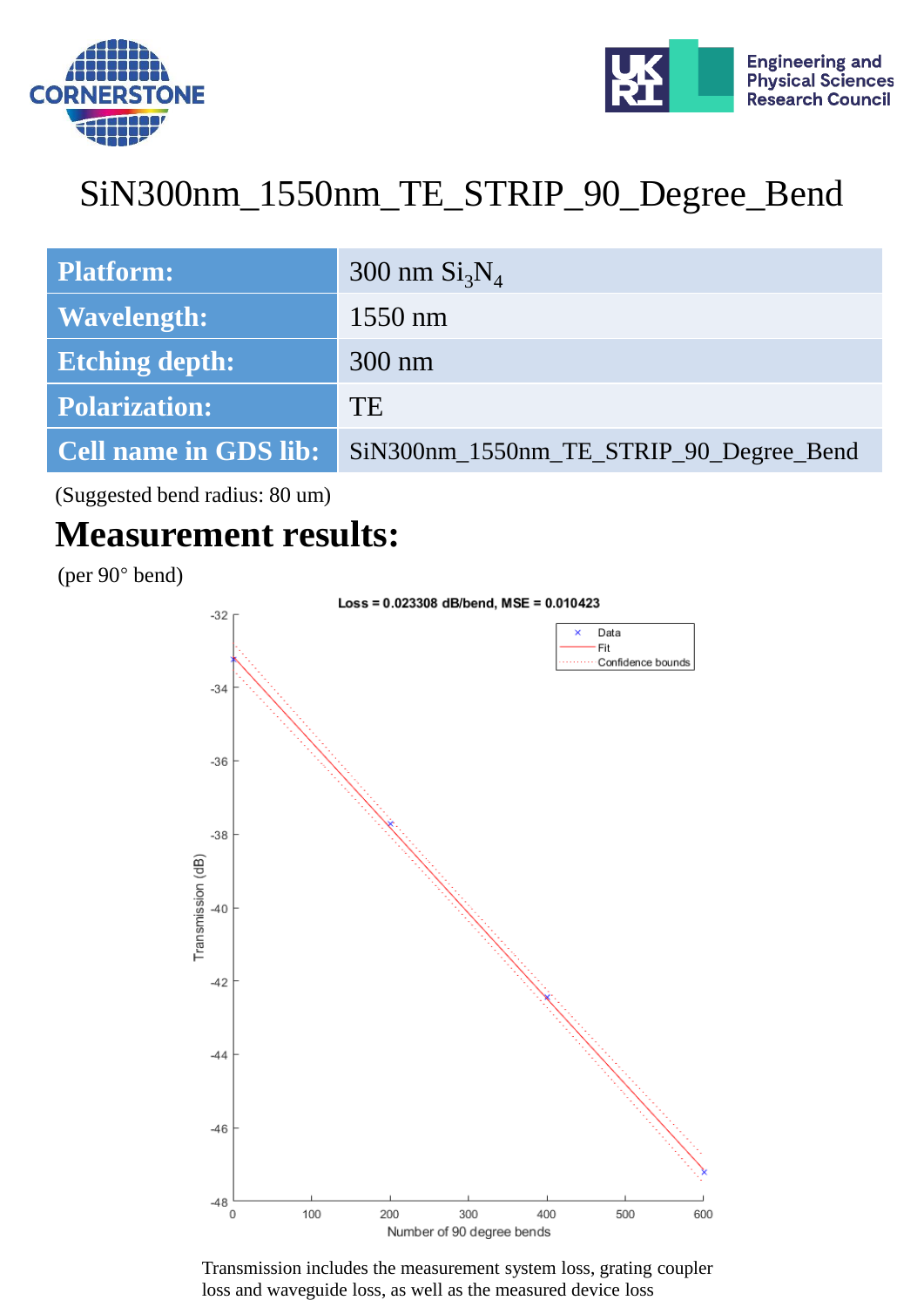<span id="page-9-0"></span>



- **Wavelength: 1310 nm**
- **Platform:**  $300 \text{ nm } \text{Si}_3\text{N}_4$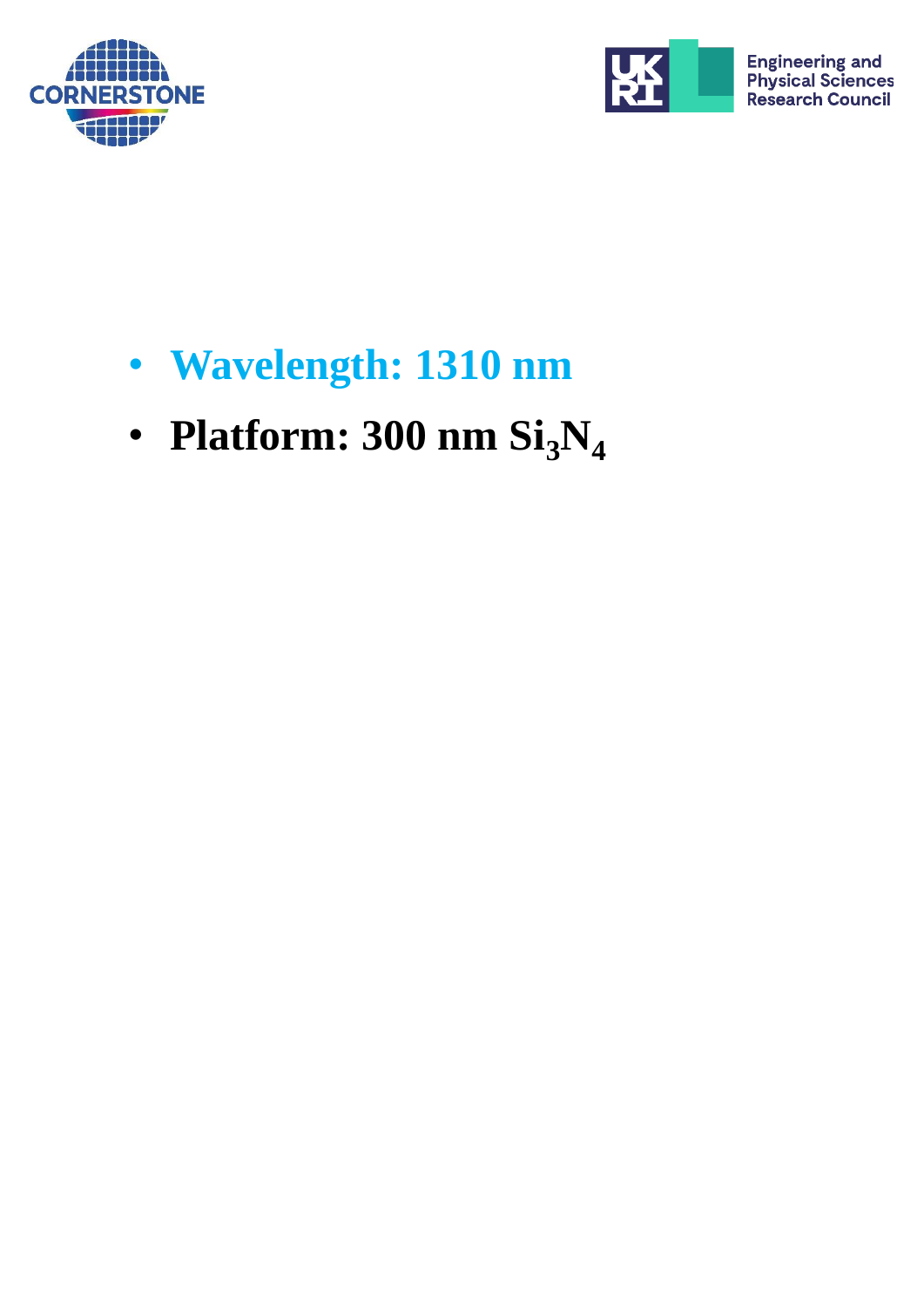<span id="page-10-0"></span>



- Wavelength: 1310 nm
- Platform:  $300 \text{ nm } \text{Si}_3\text{N}_4$

# • **STRIP**

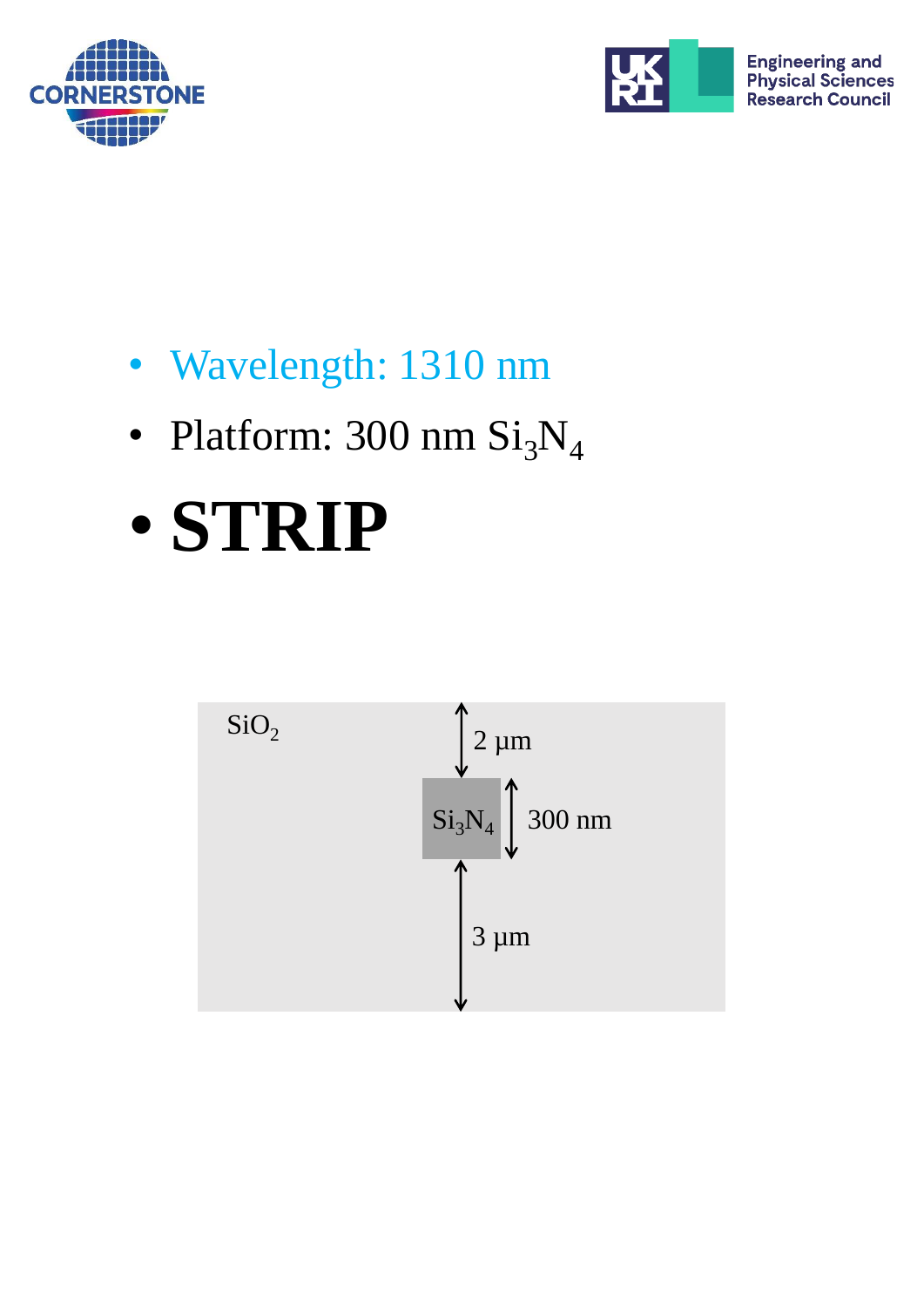<span id="page-11-0"></span>



## SiN300nm\_1310nm\_TE\_STRIP\_Grating\_Coupler

| <b>Platform:</b>             | 300 nm $Si3N4$                           |
|------------------------------|------------------------------------------|
| <b>Wavelength:</b>           | $1310$ nm                                |
| <b>Etching depth:</b>        | $300 \text{ nm}$                         |
| <b>Polarization:</b>         | <b>TE</b>                                |
| <b>Cell name in GDS lib:</b> | SiN300nm_1310nm_TE_STRIP_Grating_Coupler |



#### Fiber coupling angle: 7-11 degree

#### **Measured transmission spectrum**



Transmission measured on a test structure as below, which includes two gratings.

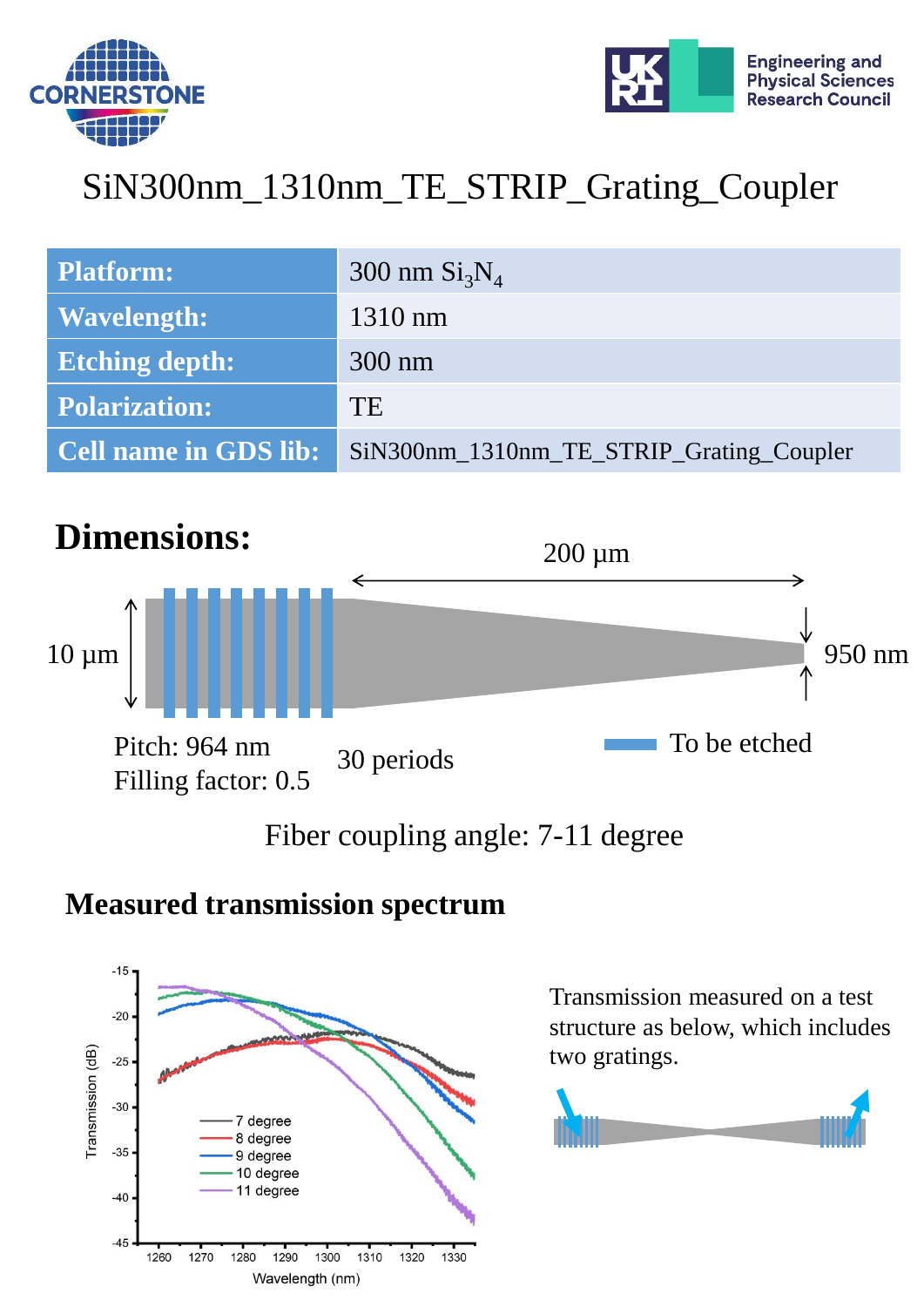<span id="page-12-0"></span>



## SiN300nm\_1310nm\_TE\_STRIP\_2x1\_MMI

| <b>Platform:</b>             | 300 nm $Si3N4$                   |
|------------------------------|----------------------------------|
| <b>Wavelength:</b>           | $1310$ nm                        |
| <b>Etching depth:</b>        | $300 \text{ nm}$                 |
| <b>Polarization:</b>         | <b>TE</b>                        |
| <b>Cell name in GDS lib:</b> | SiN300nm_1310nm_TE_STRIP_2x1_MMI |

#### **Dimensions:**

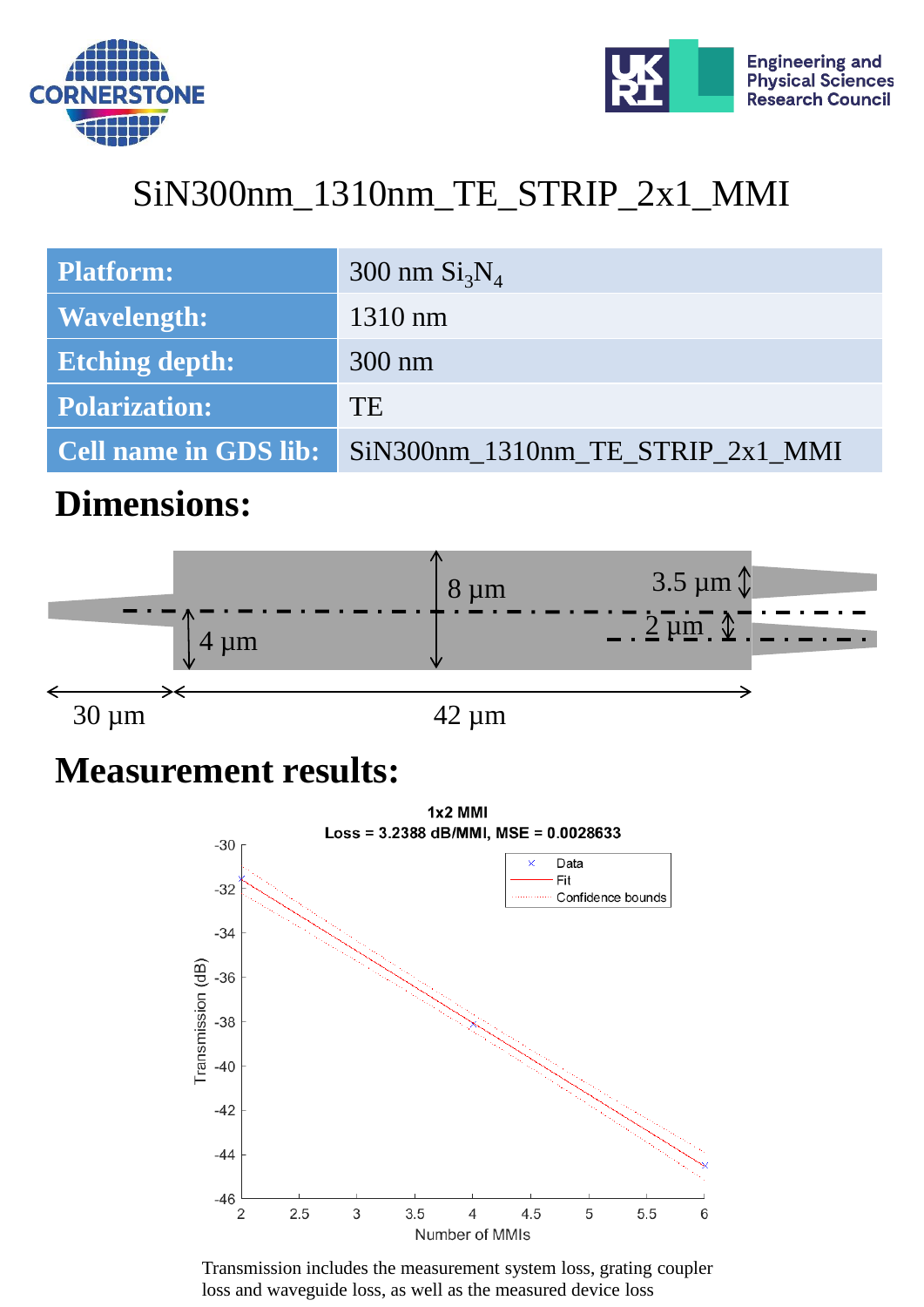<span id="page-13-0"></span>



## SiN300nm\_1310nm\_TE\_STRIP\_2x2\_MMI

| <b>Platform:</b>             | 300 nm $Si3N4$                   |
|------------------------------|----------------------------------|
| Wavelength:                  | $1310$ nm                        |
| <b>Etching depth:</b>        | $300 \text{ nm}$                 |
| <b>Polarization:</b>         | <b>TE</b>                        |
| <b>Cell name in GDS lib:</b> | SiN300nm 1310nm TE STRIP 2x2 MMI |

#### **Dimensions:**